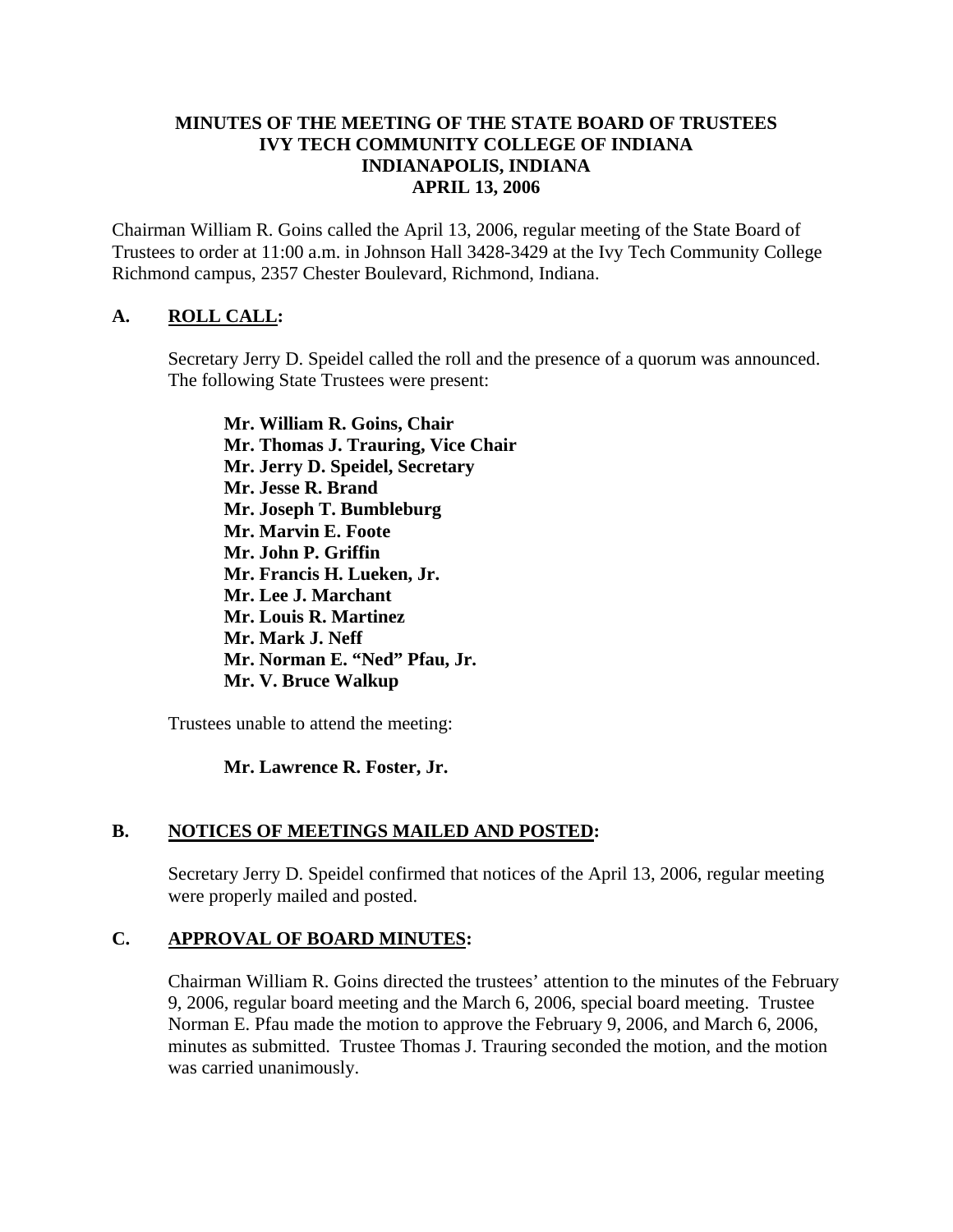At this time, Chairman Goins called on Region 9 Chancellor Jim Steck, who welcomed everyone to Richmond and to Johnson Hall. Chancellor Steck said he was delighted to have so many trustees in attendance to participate in the building dedication today and he thanked them for being here. On behalf of the Richmond faculty and staff, he expressed his appreciation for the trustees' support for bringing their new building project forward. He also acknowledged two of the Region 9 Board members in attendance: Chair Becky Gibson and Joe Meyer. He thanked them for all of their tireless work on behalf of the College. Chancellor Steck noted the two pillars just inside the entrance on the main level have plaques on them recognizing both Bill Goins and Becky Gibson as "pillars of support." He said that that description was right on target for both of them, and he wanted to make sure they were acknowledged for the work they have done for Region 9. He thanked his fellow chancellors for their attendance today and for their support during the project. He directed everyone's attention to a building outside under construction and explained that that was the new \$300 million Reid Hospital. He explained that this part of the state has struggled with high unemployment and an economic boost is much needed. The vision is that synergies be developed between Reid Hospital and Ivy Tech, IU East, and Purdue that can create an economic leverage tool in the community and become the "jewel" of Richmond, Indiana. He added that when driving on I-70, you can't help but notice this new structure with "Ivy Tech Community College" on its face, and that is a wonderful sign post for people who are passing through Richmond. He welcomed everyone again to Richmond, said he appreciates all the support, and said that he is looking forward to a wonderful dedication ceremony later today. He reminded everyone that lunch would follow the board meeting and the ceremony would take place in the downstairs atrium.

## **D. STATE OF THE COLLEGE:**

Chairman Goins called on President Gerald I. Lamkin for the **President's Report.**

- President Lamkin thanked the trustees who attended the Association of Governing Boards of Colleges and Universities (AGB) Conference in Orlando last week. He said it was a successful conference, and Ivy Tech had the largest turnout of attendees of any college in the U.S.
- President Lamkin noted that each trustee had a copy of the 2006 commencement schedule in their binders, and he encouraged all of the trustees to participate.
- The Commission for Higher Education's Conference for University Trustees is scheduled for Friday, April 21, from 10 a.m. to 3 p.m. at the University Conference Center on the IUPUI campus. To date, nine Ivy Tech trustees have indicated they will attend. President Lamkin called on Vice President for External Affairs, Jeff Terp, for information on the conference agenda, and Mr. Terp provided a brief summary of the day's events.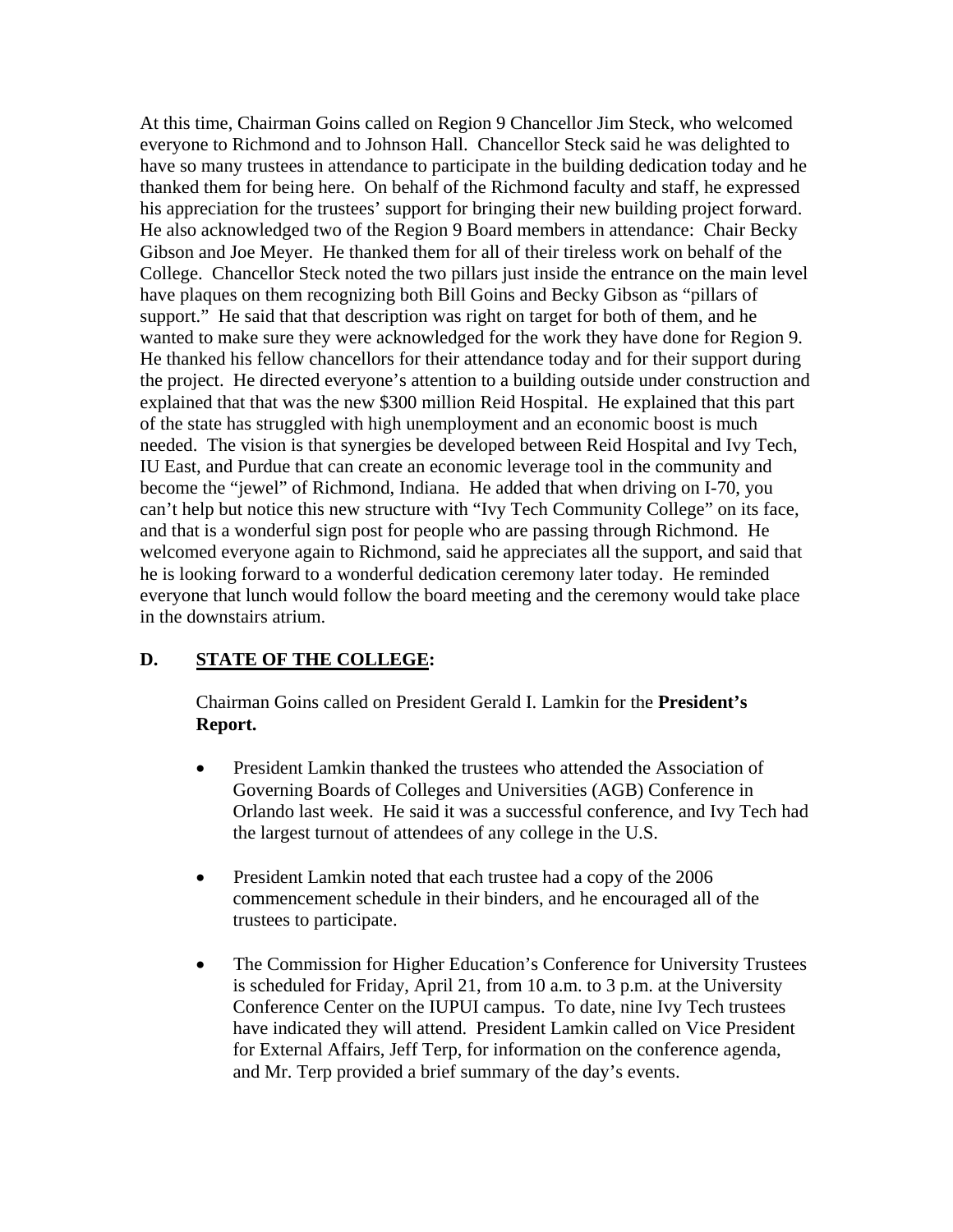- President Lamkin reviewed a list of upcoming events, beginning with the Marion groundbreaking ceremony on April 18 at 10:30 a.m. On April 20, President Lamkin will attend a ceremony in Fort Wayne to honor charter regional board member Dr. Lloyd Bridges. On April 27, Madison will host its groundbreaking ceremony at 1:00 p.m. The O'Bannon Institute will kickoff on April 27 and run through April 28 in Bloomington. The Crawfordsville dedication is scheduled for May 9 at 2 p.m. President Lamkin said that Carol D'Amico, Executive Vice President; Bob Holmes, Vice President for Finance and Treasurer; and Chuck Harris, Vice President for Development, would join him in New York for the bond hearings on May 15 and 16. The Budget and Finance Committee will have a meeting at the North Meridian Center on May 31 at 10:00 a.m., followed by lunch and an Executive Committee meeting at 1:00 p.m. The next State Board meeting is June 14 and 15 in Indianapolis, and the Sample Award Luncheon is scheduled for June 29. Later this fall, Regions 1 and 11 will host dedication ceremonies.
- President Lamkin called on Joan Boyer, Director for Donor Relations, for an update on the Cornerstone Society Dinner. Ms. Boyer reminded the trustees that the Cornerstone Society is an organization that was started two years ago to honor donors of planned gifts. Planned gifts include gifts of property, trusts, and charitable gift annuities. In 1990, the Foundation decided that they would start soliciting this type of gift. In the years since, we have in place 71 planned gifts and \$19 million of those have matured. The inaugural celebration was last year, and this year the event will be hosted at the Indianapolis Museum of Art on Sunday, June 11 at 2:30 p.m. This year's speaker is Laurie Borgman who is a syndicated humor columnist who lives in Indianapolis.
- Next, President Lamkin called on Dick Tully, Executive Director for Facilities and Institutional Planning, for a report on a Buildings, Grounds, and Capital Committee item. Mr. Tully directed the trustees to a document in their folders that was used by the Committee to make its final recommendation. Mr. Tully said that the Committee starts in October laying out its work plan to get to this April meeting. Lists of projects are solicited from the regions to be submitted prior to the December meeting, with more detail to be submitted in January. Much of the information is "fall based" meaning the data is collected in the fall term. At their February 9 retreat, this Board reviewed the priority measures that have been used historically by the Committee. As a result, the 22 measures were reduced to 13. Selection of the 13 measures was based upon staff analysis and a recommendation from Dan Paulien, whose company is doing the facilities strategic plan for us. The measures were also shared with Budget Agency staff. Dan Paulien made an additional evaluation once data were available. The Buildings, Grounds, and Capital Committee met again on March 27 to discuss additional staff recommendations and State Budget Agency's recommendations and adopted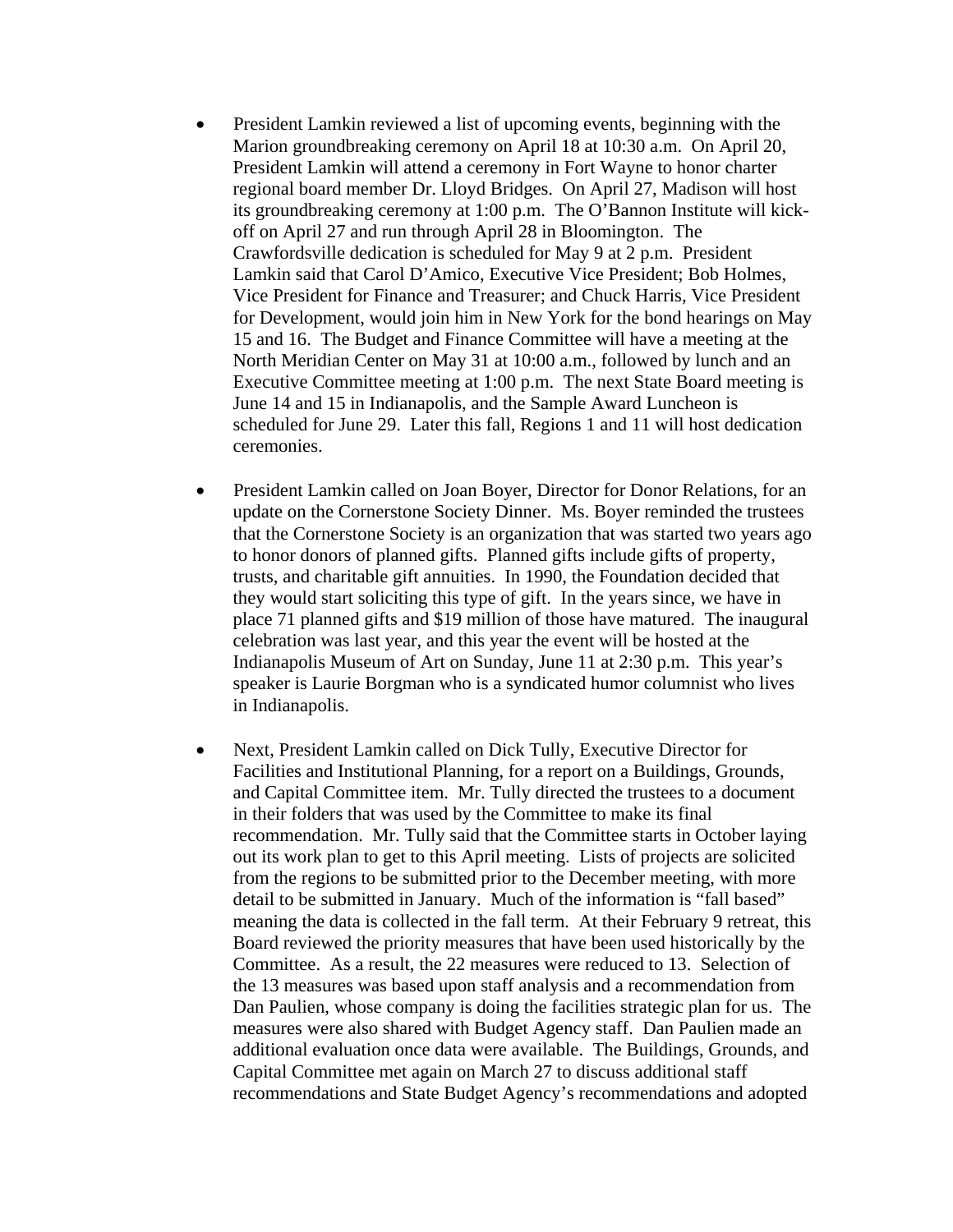several of them. We ended up with 12 need measures and 2 support and readiness measures. The latest listing of those measures is on pages 4 and 5 of the handout. He then directed the trustees to Table 1 showing the 18 projects and resulting scores of priority measures and the way they are ranked. Ever since we have had projects that have gotten planning money in one biennium, this Board has chosen to put those projects at the top of the list in the same order that the ranking of the 18 projects occurred. The rationale is that we have gotten some legislative support and we need to keep the momentum going with that support. The next set of projects are construction or construction and renovation projects. The Committee also made a decision to limit the capital budget request to six or seven projects and less than \$100,000 million. We can do that by asking for full funding for Fort Wayne, Greencastle, and Logansport, the three projects that received planning funds totaling \$76 million. Then we can ask for planning money for the rest of the projects because that is what the General Assembly has done for us in the past—given us planning money for the next set of projects instead of fully funding them. The only exception to asking for planning money is that Indianapolis will have some significant demolition costs, so we're asking for about \$5 million in demolition. That then keeps the capital budget request less than \$100 million—at little over \$90 million for the projects. We have three projects that we are asking for money to construct; we have four projects that we are asking for money to plan. The planning money we are asking for is 7 percent of the project costs, which is traditionally what the Commission for Higher Education will recommend for the project. The General Assembly might give us less planning money than what we ask for, but we are at least asking for the guideline 7 percent of construction costs. In the last four biennia, we have averaged three new construction projects. One time it was two projects, one time it was four projects, but for the majority of the four biennia, it has been three construction projects. We also average two or three planning projects. The times are tougher for this General Assembly, but if they behave as they have in the past, they would probably give us Fort Wayne, Greencastle, and Logansport. With less money, they are not likely to give us all three maybe two, along with some planning money for one or two new projects. Another observation is that they will phase our projects that are something over \$25 million. It is most likely that the General Assembly will not give us \$49 million for Fort Wayne but half of that—about \$20 million to \$25 million—instead. We have already planned for the best way to phase that project so we can ask for the amount of money that best matches the phases if the General Assembly asks. If we only got \$20 million to \$25 million for a first phase for Fort Wayne, then roughly \$51 to \$56 million would be split among three projects and the rest would be for planning.

• President Lamkin called on Dr. J. Robert Jeffs, Vice President for Workforce/Economic Development, for a report on workforce needs. Dr. Jeffs explained that during a previous update, he talked about the top five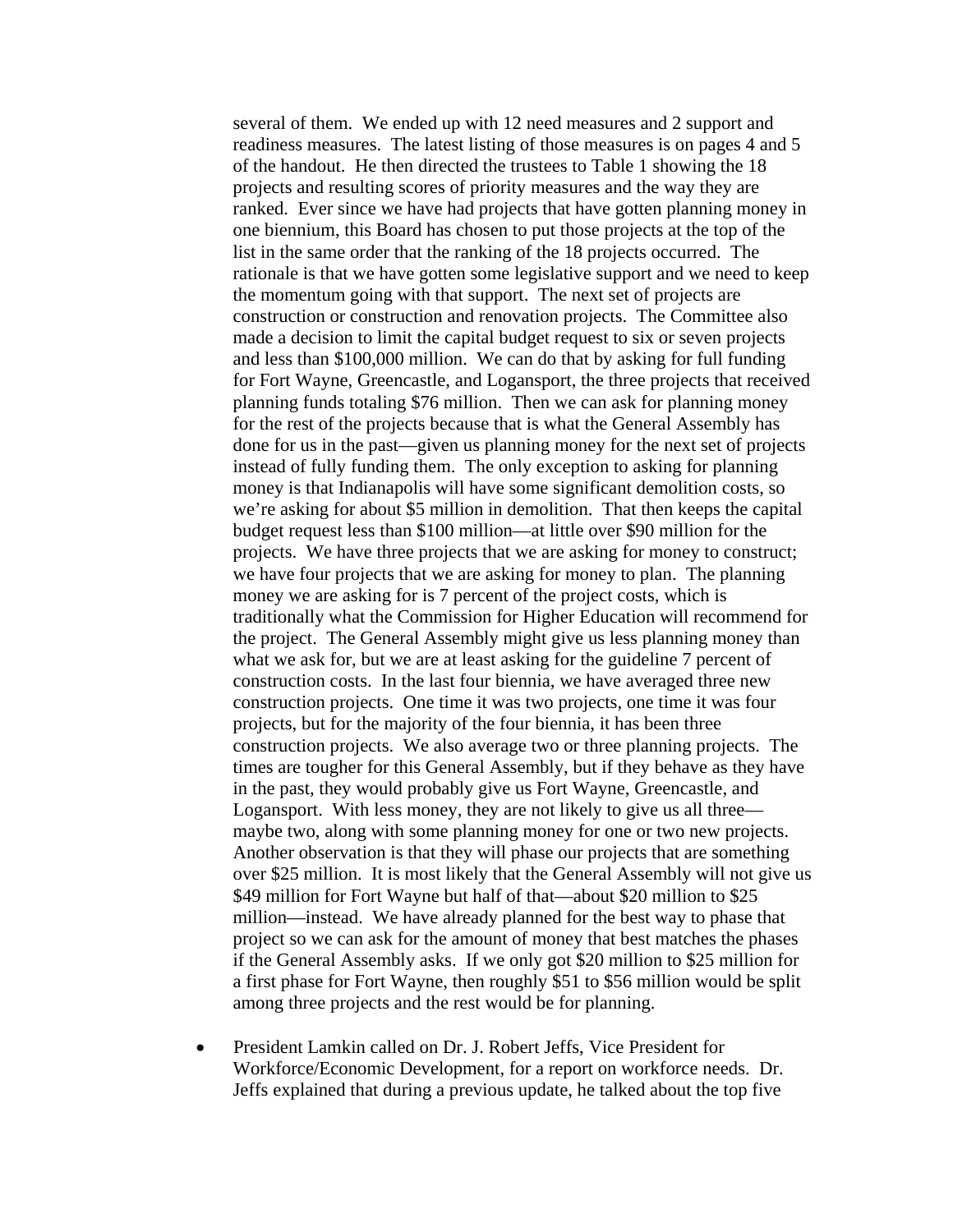workforce needs in Indiana that the College is trying to address: healthcare, workforce literacy, commercial truck driving, Warsaw orthopaedic manufacturing, and plastics. For healthcare, the College has received a Department of Labor unit based job training grant for \$2.2 million. We have a new director, Yvette Spicer, to administer the grant. She is getting caught up on the six projects we have going in eight regions and beginning the next round of six to eight projects. We are trying to find additional grant money from other sources for workforce literacy. Yesterday, we submitted four grant requests to the Department of Workforce Development, for about \$200,000 each. They have already been through one cut, and we are confident that most of those will get funded. There is one for Richmond, one for Bloomington, one for South Bend, and one for Columbus. Each has a description of helping workforce literacy. That was an Indiana State Chamber initiative of work of DWD. We have had a meeting of the executive directors of our workforce offices in the College and a consultant that runs 33 truck driving programs for community colleges around the country on the east and west coasts. We are in negotiations with him to start a program in Indianapolis, both in the articulated semis—class A and the dump truck drivers for construction. Indianapolis Mayor Bart Peterson and his assistant, Earl Morgan, are working with us to find a site and training money to help inner city people as well as some non-violent, non-drug, and non-alcohol offenders recently released from jail find jobs in this area. Region 2 Chancellor Virginia Calvin and her staff have done a tremendous job in securing \$1.3 million grant money for orthopaedic manufacturing. When the Strategic Skills Initiative (SSI) results from the Workforce Investment Board (WIB) in South Bend came in, there was no money for orthopaedic manufacturing. There was a tremendous amount of discussion between the region, central office, DWD, and Dr. D'Amico's office to make sure that the money got up there. The local executive dean is also working with Chuck Harris and the community to raise between \$2 million and \$3 million in private funds to get a permanent location for the campus, for orthopaedic manufacturing center for excellence—we are going to try to get national recognition for that. There are 3,500 jobs in plastics around the state that we are trying to develop training for, and the majority of those jobs are low pay, low skill. Dr. Jeffs had a meeting with the Midwest Association of Plastic Producers and we are working with an international certification from England on trying to come up with a way to train several hundred of those people every year. The executive directors of workforce in each region have been directed to meet with their chancellors, review the data, and find the top five employment needs in their region. We will then start partnering regions with the same needs. As those lists come in, Ray Vulgan, Executive Director of Grant Development, and our grants department is already looking at funding opportunities to specifically address the resource needs in those areas. There currently is a request for proposal out to do all of the adult education in the Indiana Department of Corrections. We are also looking at the Major Moves money—we expect an RFP in the next few months that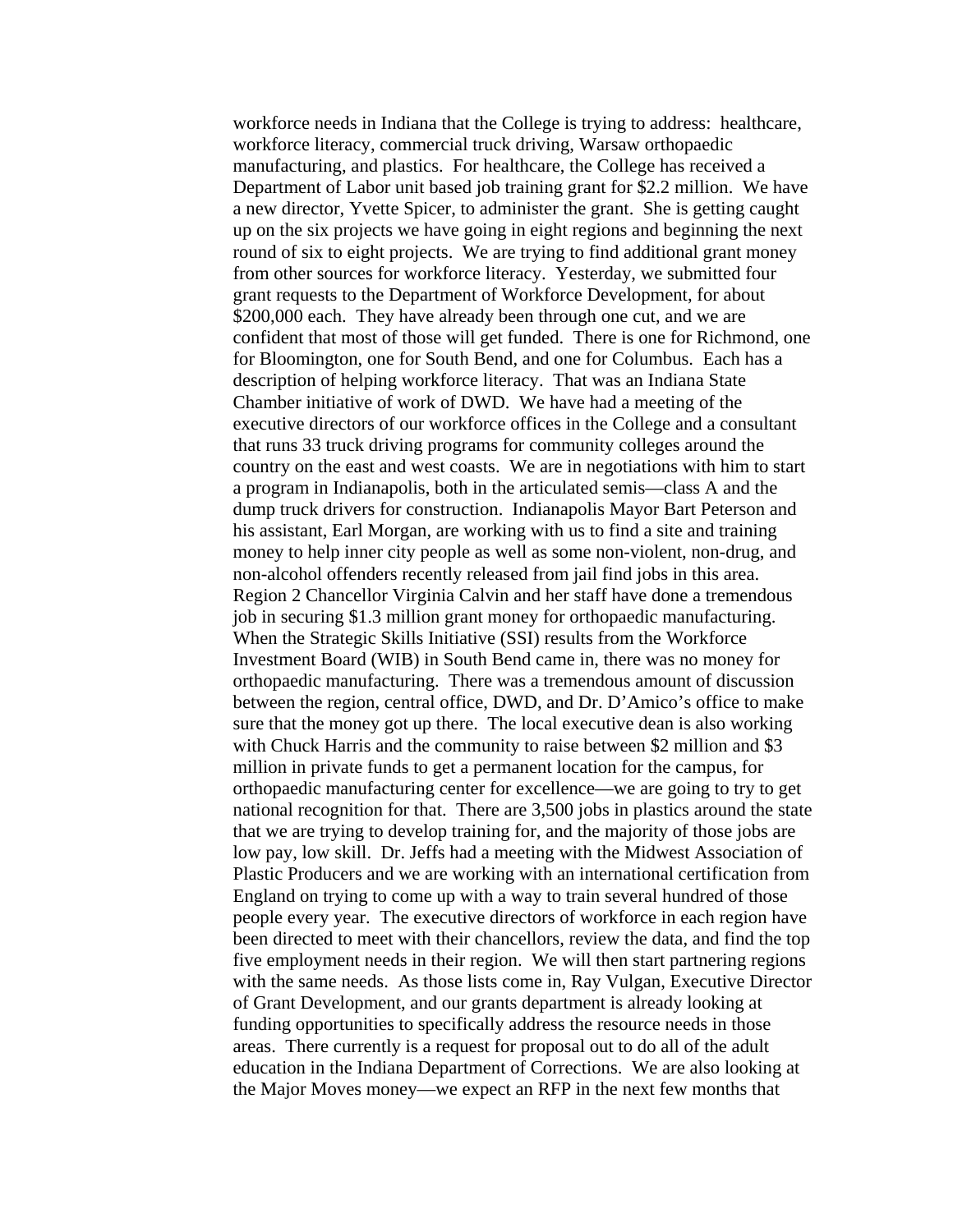talks about pre-employment and pre-apprenticeship training. We are trying to run the range of employment opportunity training—our goal is to provide training that has an immediate benefit to Hoosiers and their employers. Trustee John P. Griffin added that Dr. Jeffs put together a promotional brochure about Ivy Tech that he used in a December meeting in Tokyo with the IEDC representative. The meeting was to promote Ivy Tech in Japan to companies that could potentially relocate to Indiana. Since then, the IEDC representative, Mr. Hemuki, has contacted Dr. Jeffs for additional information. Trustee Griffin thanked Dr. Jeffs for his hard work and for working with him.

• Concluding his report, President Lamkin called on Dr. Carol D'Amico, Executive Vice President, for an update on the strategic plan. Dr. D'Amico said that the strategic plan was shared with the Lumina Foundation and they support the plan. They are working with about 50 leading community colleges throughout the country, and they said that they had never seen a plan like this one for a community college. People are talking about it all over the country. The challenging news is that we are going to have to deliver because we have so many people watching us. Dr. D'Amico expressed no doubt that we will deliver. The chancellors have been meeting monthly and have broken up into sub-committees. Dr. D'Amico has now been to every region to roll out the strategic plan, and there is a lot of enthusiasm in the regions. She reminded the trustees of the four Overarching Goals: 50 percent increase in the percent of students who earn an associates degree; 50 percent increase in percent of students who earn technical certificates; 50 percent increase in our students who earn industry-recognized certificates; 50 percent increase in the number of our students who transfer successfully to a university. At their meeting yesterday, the chancellors group added a fifth goal concerning enrollment as a result of presenting this plan to legislators, colleagues, and CHE members. They decided that by 2010—which is the period of the strategic plan—the College will be at 175,000 students. The original vision document that was created and approved a few years ago called for Ivy Tech to be at 200,000 students by 2013. If we reach 175,000 by 2010, we will make 200,000 by 2013—which includes credit and non-credit. The 175,000 is ambitious but doable, and it is an overall growth rate of about one third. Subcommittees have been working on how to reach these goals. One committee talked about how we are going to "incentivize" regions that meet and/or exceed those goals—Bob Holmes, Jim Steck, and Dan Schenk did a great job of presenting a plan for this to the president recently. John Hogan heads a committee that addresses enrollment processes. Marnia Kennon is heading a group on primary learning and new delivery of our programs. Another group was created yesterday to look at program review processes because we keep adding new programs, but do not necessarily remove old programs. The committee will review existing programs and how to reallocate resources to some of the new programs. The group also had a discussion about some of the unintended consequences of a plan like this. There is concern about maintaining quality while at the same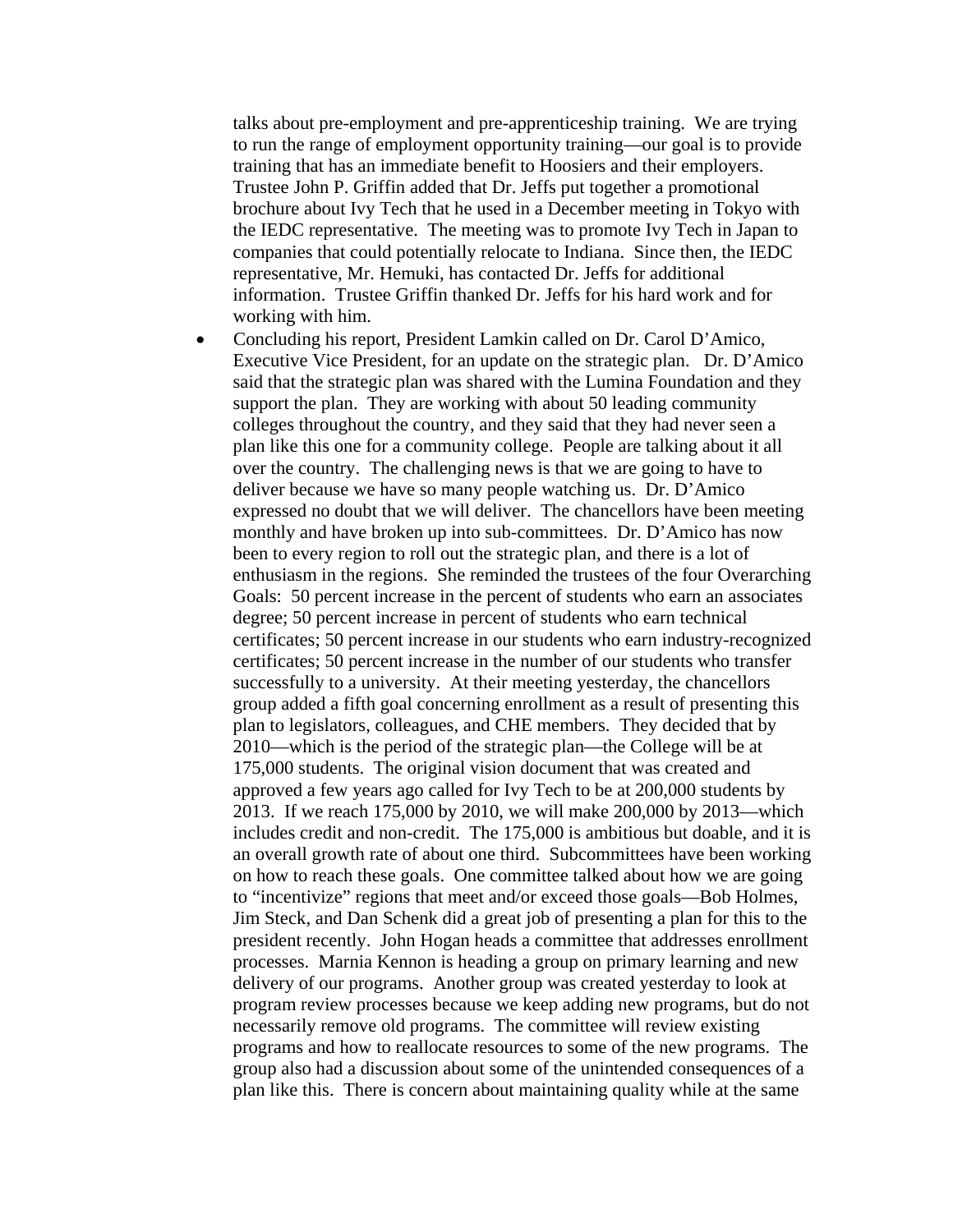time increasing our numbers. There is concern about continuing to get buyin from the faculty and staff throughout the state. There is concern about how to create a sense of urgency with our faculty and staff, but not anxiety. Dr. D'Amico also updated the Board about a proposed resolution to the Commission for Higher Education on transfer. At the February Board meeting, the trustees had directed Dr. D'Amico to work with Commissioner Stan Jones to see if we could start working together before the actual resolution went forward. Dr. D'Amico said that the Board was right in that this was the way to handle this situation. She thanked the trustees for their advice and said that this worked out well. She said that she and members of her staff have had a few meetings with Commissioner Jones and his staff, and at their last meeting, staff from Indiana University was brought in, and we now have a great opportunity to address this issue in a short time period. Dr. D'Amico called on Dr. Marnia Kennon, Vice President for Academic Affairs; and Region 14 Chancellor John Whikehart, for reports on this issue. Dr. Kennon said that the opportunity that presented itself at the last meeting specifically related to how we offer liberal arts programs in the College. Dr. Kennon reminded the trustees that Ivy Tech inherited a single liberal arts program from Vincennes University as we took over the responsibilities for the community college. The Indiana University representative suggested that we think about breaking the liberal arts program out into five or six separate programs at a more general level than the highly specific breakdown that we got from Vincennes. The IU rep also felt that if we did that and redirected our approach to liberal arts, that he could deliver Indiana University statewide; a single curriculum for all our students at all our campuses. This approach was discussed with all of the chancellors yesterday, and they endorsed it. Accordingly, the State Board has been given a resolution that calls for breaking up the current liberal arts programs separate degree programs. In addition, the chancellors established an expedited schedule for how we can get to all 12 of the statewide articulated programs that are called for in the legislation because liberal arts is just one of them. We are hopeful, under the Commission plan, that they will be pushing the universities and staffs and that we will have six programs identified for consistent statewide transfer by December. Those include liberal arts, nursing, criminal justice, education, business administration, and manufacturing and industrial technology. These are large programs for the College and will affect thousands of students. Trustee Lee J. Marchant asked who we are working with at IU, and Chancellor Whikehart responded that it is J.T. Forbes, who is the state governmental relations representative. He went on to say that he knows Mr. Forbes and believes he is well-intentioned in this endeavor and he comes to the table with the knowledge and blessing of IU President Herbert. Mr. Forbes talks to us about the fact that they want to find solutions. He proposed to us—in relation to the creation of new degrees—if we take this approach, it is a better fit with them and their schools and with their programs. The opportunity we have is to say—that's fine, go make this happen. Previously, IU has said that they are not interested in talking about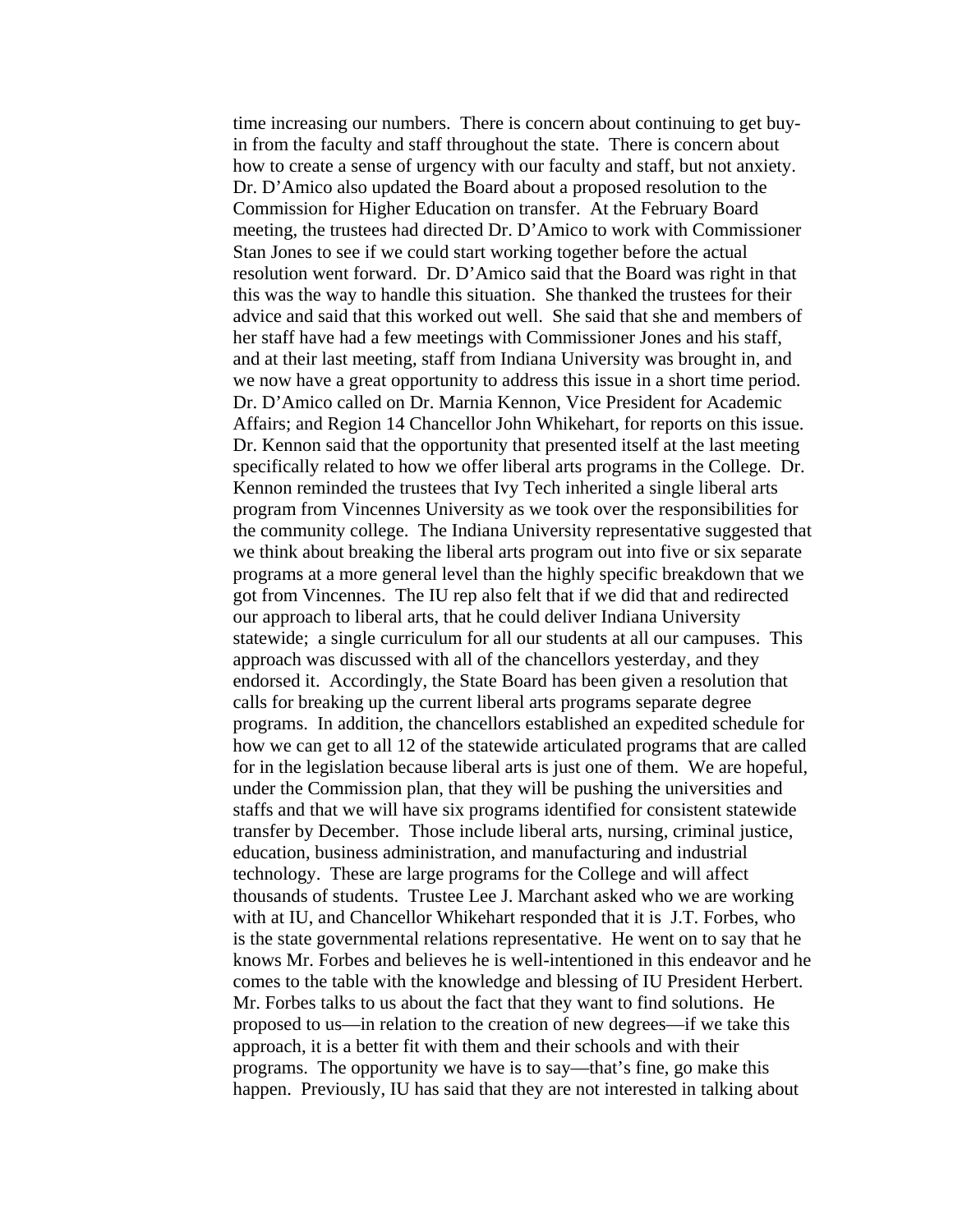this topic. He also added that if we persist and insist that this is done exactly as we had previously proposed, then we will hit resistance with IU. Mr. Forbes said that if we compromise, there is a better chance that he can get buy-in from IU and we can get this done. Chancellor Whikehart said that Indiana University, through Mr. Forbes' representation to us, is extremely interested in going to the legislature next year with us and saying that we have all worked together, that we are fulfilling the mandate given to us. There are other institutions that are not at the table, but this is an opportunity with IU that we have not had before. We have made great progress in the last four to five years; increasing from 39 credit hours that transfer to over 370 and now proposing new degree programs. Dr. D'Amico asked if a discussion on the resolution was in order, and Trustee Martinez said that the resolution had been discussed already in committee and that the trustees would advance the resolution. Trustee Marchant said that he has watched this articulation for a long time in Bloomington, and he remembers when Chancellor Whikehart first started in that position—he was a "lone voice." Chancellor Whikehart has taken an aggressive position in the community, in the press, and the results of that are huge. This is an outstanding job of coordination and a giant step forward. He also said that the Chairman of the IU Board of Trustees, Steve Ferguson, is equally committed to this endeavor, as is President Herbert. With the work that Chancellor Whikehart has done, it looks like this will be successful. This is a great example of what persistence, hard work, and aggressive been critical; it was important to let Commissioner Jones know that our Board is supportive. Trustee Francis H. Lueken, Jr. commented that the Ivy Tech trustees who attend the CHE Trustees conference next Friday, should talk to the IU trustees and plead our case. He suggested that the trustees need to do their jobs so this becomes a "win" for our students. Dr. D'Amico added that this would have a lasting impact on the landscape of higher education.

Dr. D'Amico reminded the trustees that they may have heard during the last legislative session that there was a law passed that created two new programs that involved Ivy Tech. One is Fast Track that authorizes Ivy Tech to issue high school diplomas as well as associate degrees. The second one is Double Up which accelerates dual credit programs. Some ideas were presented to the chancellors about how to have a statewide approach to these two programs because these need to be statewide; an update will be presented to the trustees in June about the approach. Chairman Goins asked for everyone to remember the diversity and to advocate that so we can all say that we celebrate diversity on every campus statewide.

#### **E. TREASURER'S REPORT:**

Chairman Goins called on Bob Holmes, Vice President for Finance/Treasurer, for the **Treasurer's Report**.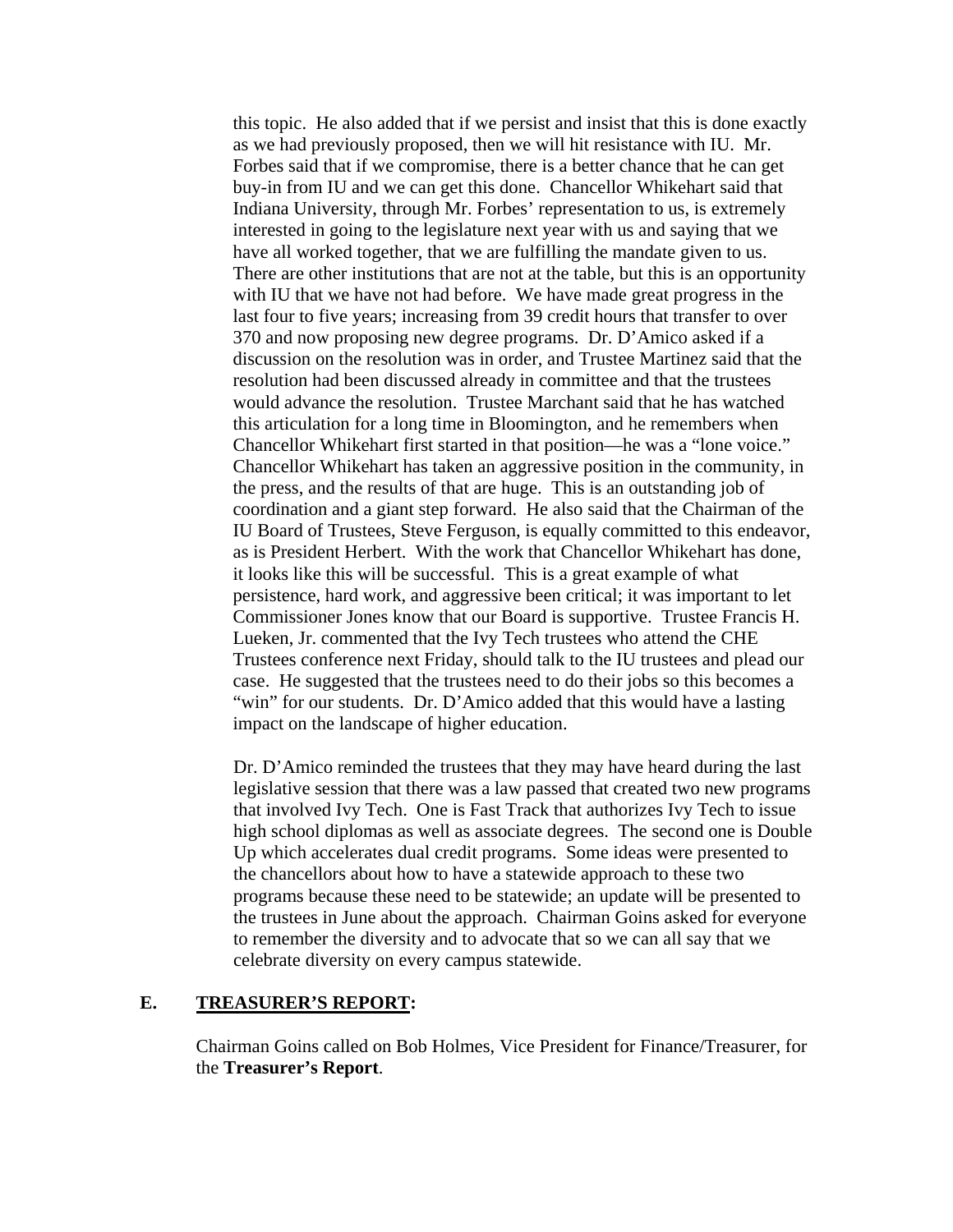• Treasurer Bob Holmes said that we have now completed the three-quarter mark for the 2005-06 fiscal year. Because of timing differences this year as compared to last year on summer term student fee revenue, his comments today are only through February, because March figures are a little skewed. Revenue was in a little earlier this year for summer student fees, and consequently they are throwing off comparisons to last year. Through February, total revenue has increased by \$15.8 million as compared to the previous year, while expenditures have grown by \$14.5 million for the same period. Once again, we have a positive spread between the increase in revenues and expenditure growth, about \$1.3 million through the end of February. Student fees have grown by \$6.9 million as compared to last year and state appropriations are up \$7.6 million from a year ago. Investment income has continued to be a bright spot for us as it is about \$1.2 million greater than last year. Our investment rate is about 4.6 percent through the end of March; last year it was about 2.7 percent. Expenditures are up \$14.5 million compared to last year. Compensation has increased by \$6.6 million from last year, and other expenses are up about \$8 million. This is primarily due to the beginning of the IIS project and a one-time expenditure of over \$6.4 million for the software purchase up front. Vice President Holmes added that the last two budget presentations would take place today immediately following the dedication ceremony in the Region 9 Chancellor's Board Room, and he invited everyone to attend those. Trustee Jerry D. Speidel said that the presentations this year have been very innovative and that he has been impressed. He said he thought it would be worthwhile for all of the chancellors to hear the presentations of their counterparts, or at least have the presentations shared/communicated because a lot of good things are happening in the College. Dr. D'Amico added that it would be a good idea for the chancellors to present to each other. Vice President Holmes said that a summary of the budget hearings is shared with the Budget and Finance Committee, and he said he would be happy to make that summary available to other trustees if they so desire. Vice President Holmes called for questions, and there were none. Trustee Marvin E. Foote moved that the Treasurer's Report be approved. Trustee V. Bruce Walkup seconded the motion, and the motion carried unanimously.

## **F. COMMITTEE REPORTS:**

- **Item 1** Reporting for the **Executive Committee**, Chairman Goins reported that there had been no Executive Committee meetings held since the Board last met.
	- Chairman Goins called on Trustee Brand to present **Resolution Number 2006-9**. Trustee Brand explained that, due to the resignation of Mr. Robert "Mike" Hall, the Region 10 Board has nominated three candidates to fill the vacancy. Trustee Brand made the motion to approve **Resolution Number 2006-9, Appointment of Regional Trustee, Region 10** appointing Mr. Richard Beckort as a regional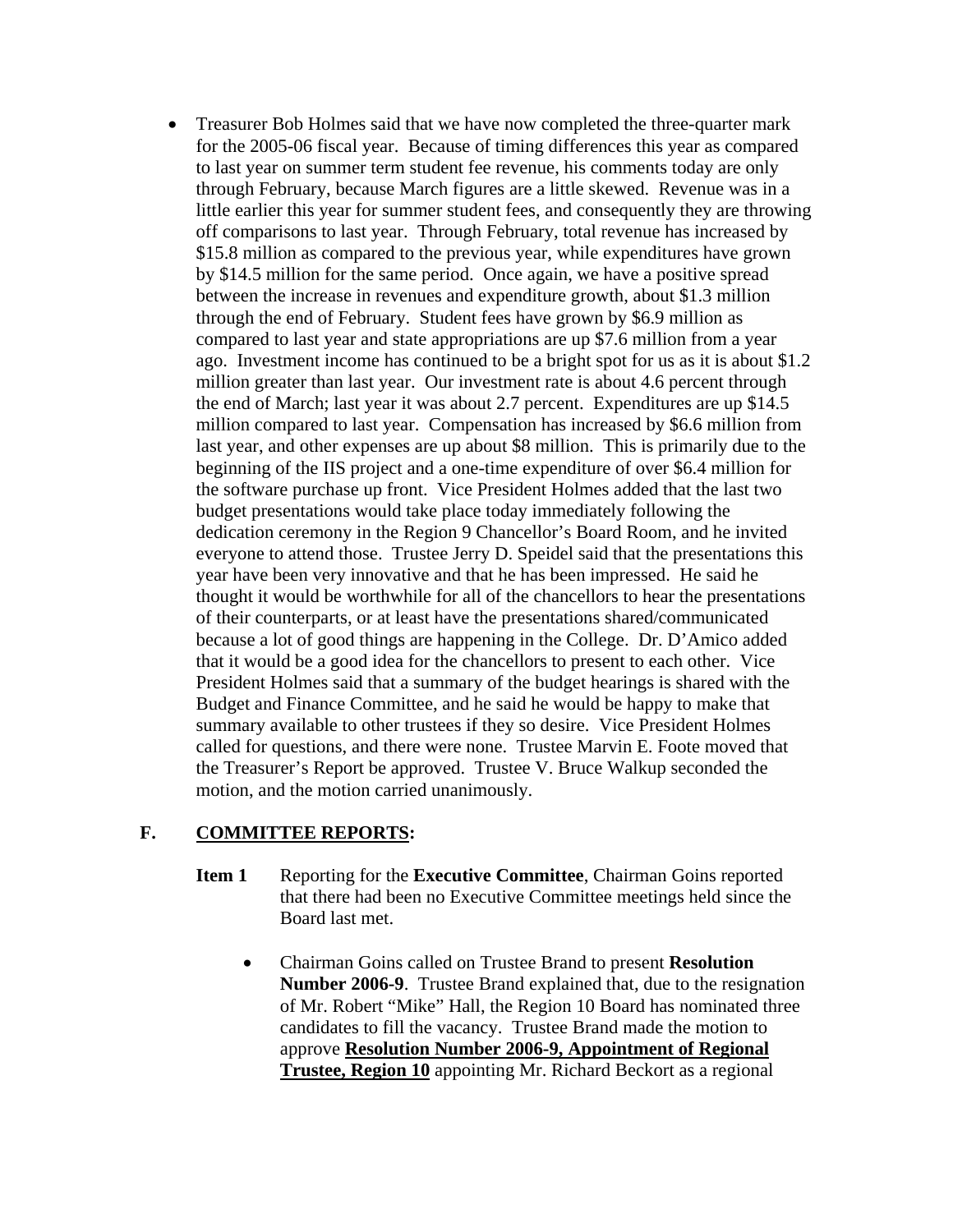trustee representing agriculture. Trustee Bumbleburg seconded the motion, and the motion carried unanimously.

- In the absence of Trustee Lawrence R. Foster, Jr., Chairman Goins called on Trustee Foote to present **Resolution Number 2006-23**. Trustee Foote explained that, due to the resignation of Ms. Marzy Bauer, the Region 2 Board has nominated three candidates to fill the vacancy. Trustee Foote made the motion to approve **Resolution Number 2006-23, Appointment of Regional Trustee, Region 3** appointing Mr. Steven A. Bussman as a regional trustee representing at-large. Trustee Martinez seconded the motion, and the motion carried unanimously.
- **Item 2** Chairman Goins suggested that the Board consider the following 3 resolutions from the Budget and Finance Committee as a single consent action. With the Board fully apprised of each proposed resolution, Trustee Jerry D. Speidel moved that the 3 resolutions be adopted. Those resolutions are delineated as follows:

#### **Resolution Number 2006-10, Approval of College 2006-07 Employee Health and Dental Insurance Programs**

**Resolution Number 2006-11, Approval of College 2006-07 Property & Casualty Insurance Programs**

**Resolution Number 2006-12, Resolution of the State Board of Trustees of the Trustees of Ivy Tech Community College of Indiana Authorizing the Executive Committee of the Board of Trustees to Authorize the Issuance of a Series of Student Fee Bonds for the Purpose of Financing New Projects and Refunding Prior Bonds**

Trustee Pfau seconded the motion to approve the above 3 resolutions, and the motion carried unanimously.

- **Item 3** Chairman Goins called upon Trustee Louis R. Martinez to give the **Planning and Education Committee** Report. With the Board fully apprised of the proposed resolution, Trustee Martinez moved that **Resolution Number 2006-13, Approval of New Programs,** be approved. Trustee Lueken seconded the motion, and the motion carried unanimously.
- **Item 4** Chairman Goins suggested that the Board consider the following 6 resolutions from the Buildings, Grounds, and Capital Committee as a single consent action. With the Board fully apprised of each proposed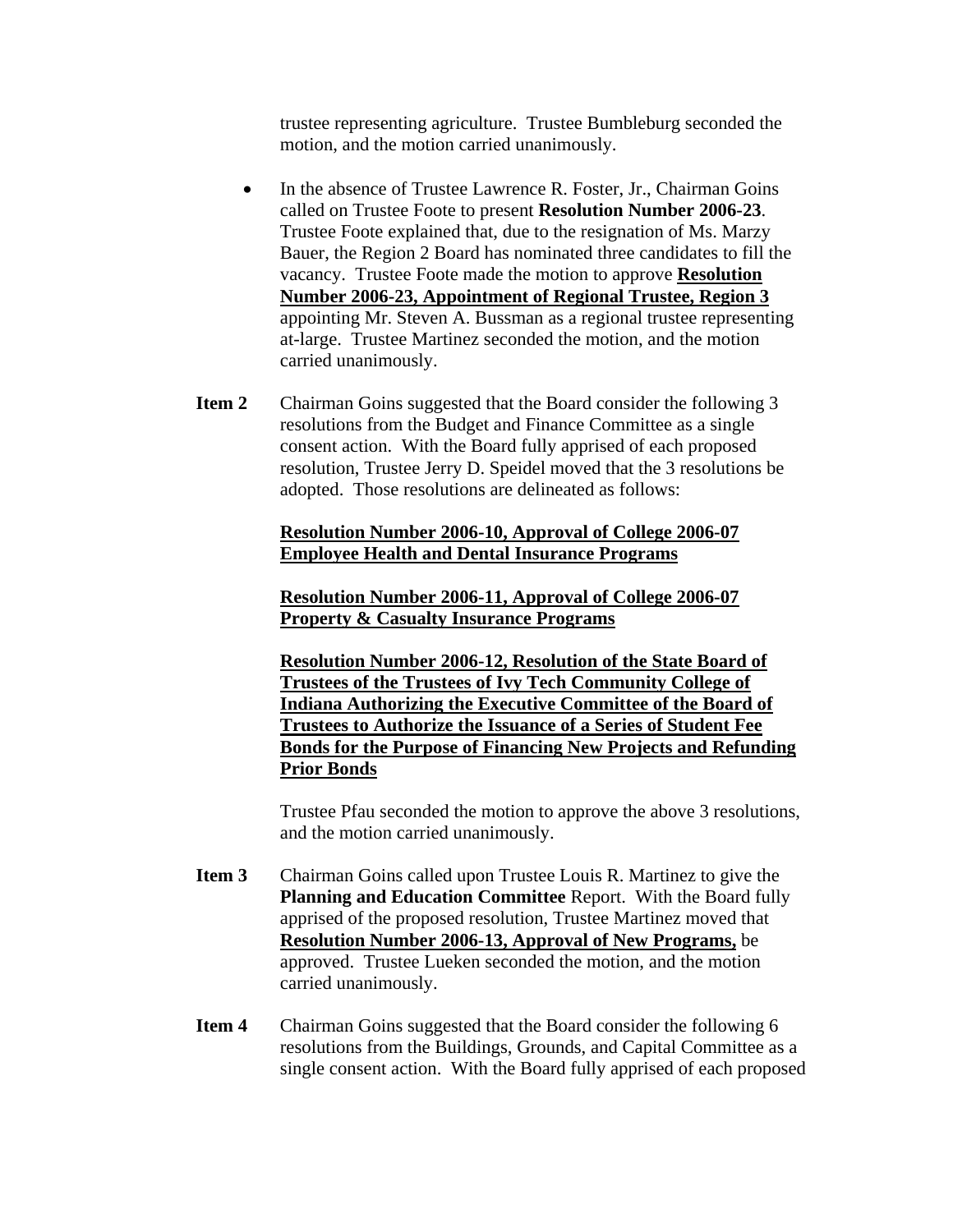resolution, Trustee Thomas J. Trauring moved that the 6 resolutions be adopted. Those resolutions are delineated as follows:

**Resolution Number 2006-14, Approval of Legislative Request for Capital Funds for the 2007-09 Biennium and the Ten-Year Capital Improvement Plan for 2007-17**

**Resolution Number 2006-15, Authorization to Acquire 0.682 Acres of Land Adjacent to the Main Campus in Madison as a Transfer from the City of Madison, Region 11**

**Resolution Number 2006-16, Approval of a Lease Agreement for the Fort Wayne Regional Public Safety Training Academy, Region 3**

**Resolution Number 2006-17, Approval of a Technical Amendment to**

**Resolution 2004-31 for the Approval of a Construction Management Firm for the Marion New Construction Project, Region 6**

**Resolution Number 2006-18, Approval of a Technical Amendment to Resolution 2003-68 for the Approval of a Construction Management Firm for the Madison New Construction and Renovation Project, Region 11**

**Resolution Number 2006-19, Request that Ivy Tech Foundation, Inc. Purchase 2.43 Acres of Land and Buildings in Kokomo for Lease to the College, Region 5**

Trustee Martinez seconded the motion to approve the above 6 resolutions, and the motion carried unanimously.

At this time during the regular meeting, Chairman Goins called a public hearing for the consideration and awarding of a number of Public Works contracts.

Trustee Trauring moved that Resolution Number 2006-20 for the awarding of a contract for Phase 7 renovation of the Fairbanks Building in Lawrence be approved. Trustee Martinez seconded the motion. Chairman Goins asked if anyone in attendance had anything to present to the Board regarding this Resolution, and no one came forward. Chairman Goins called for a vote to approve **Resolution**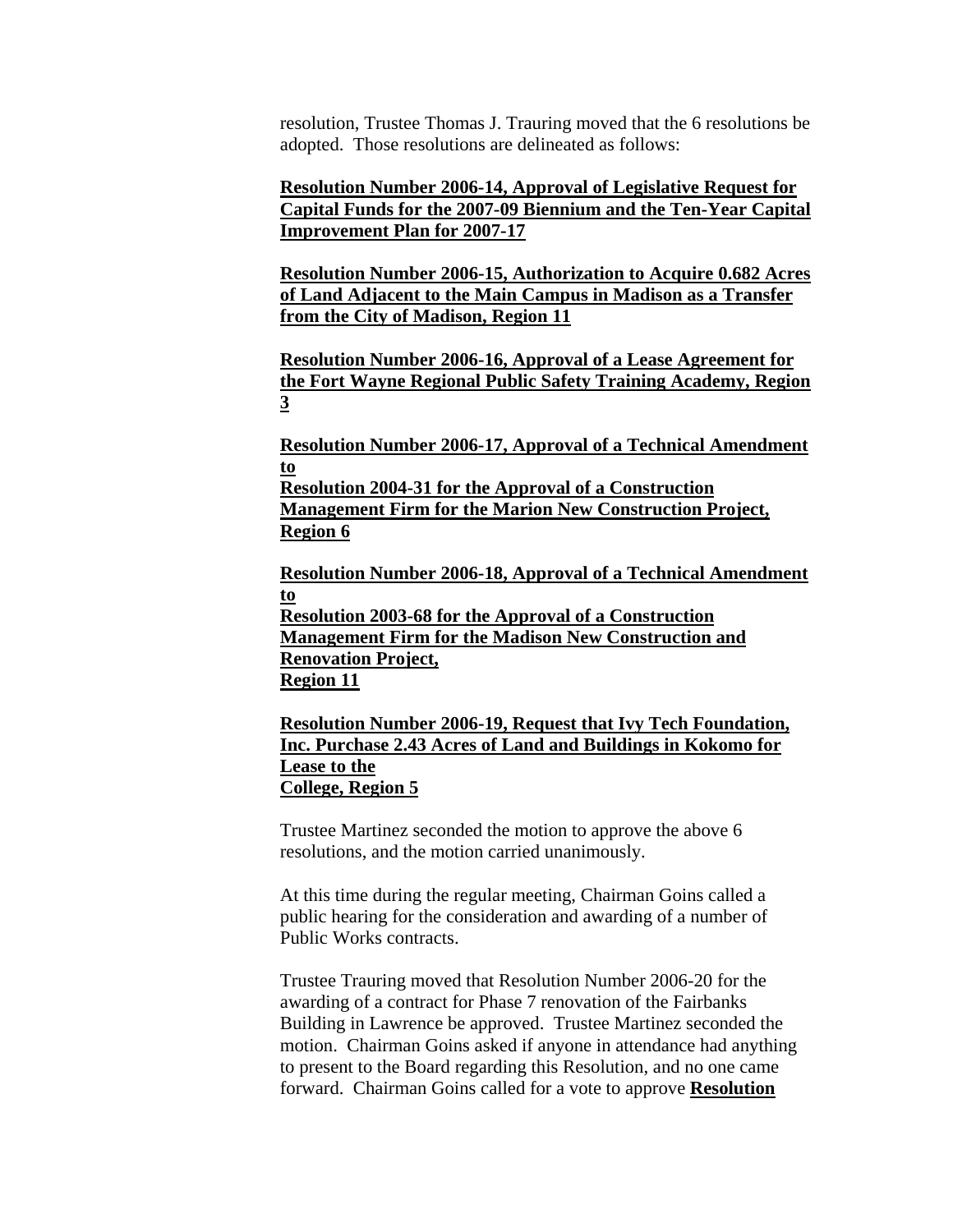#### **Number 2006-20, Approval of a Contract for Phase VII, Region 8**, and the motion carried unanimously.

Next, Trustee Trauring moved that Resolution Number 2006-21 for the awarding of 16 contracts for the Marion new construction project. Trustee Jesse R. Brand seconded the motion. Chairman Goins asked if anyone in attendance had anything to present to the Board regarding this Resolution. Trustee Griffin said that he had been contacted by a contractor to ensure fair bidding practices were occurring. Trustee Griffin asked Mr. Tully to clarify that the Rex Collins contractor was in compliance with the bid statutes. Mr. Tully said that the specs require that if a bidder responds to an alternate that applies to his area by leaving it blank (instead of entering a value or using words like "no change") and if the alternate is taken, then we could reject the bid. Two things occurred in this case, the bid tabulation comparison sheet did not indicate that they did fill in that blank—while they actually did, and secondly, we are not taking that alternate. In both of those cases, they did submit an appropriate bid document. Trustee Griffin affirmed that Mr. Tully's response answered his question. Trustee Foote added that he was asked to check about the bona fide apprenticeship program and if it was an approved program by the Veterans' Administration. Trustee Foote asked Mr. Tully what program they are registered with, and Mr. Tully said that they are an ABC Company. They get their apprentices through ABC and they appoint their own apprentices as well. They have 12 or 13 apprentices spread out over 4 years of the apprenticeship program, so they have active apprentices. They also gave us a list of six apprentices that completed the program in the last two years. ABC has certified to us that they have been an active participant in that apprenticeship program for over two years. Secondly, in December 2004, ABC regained veterans' administration approval. This company's ability to give apprentices who are veterans GI benefits was approved through the agency. Mr. Tully explained that there was a time period when ABC did not have veterans' benefits because the companies were not providing documentation to the Department of Veterans' office in the state of Indiana, and individual companies then got their own veterans' certification. In December 2004, they were converted back to ABC. With the motion previously made and seconded, Chairman Goins called for a vote to approve **Resolution Number 2006-21, Approval of the Marion New Construction Project Contracts, Region 6**, and the motion carried unanimously.

Finally, Trustee Trauring moved that Resolution Number 2006-22 for the awarding of 12 contracts for the Madison new construction and renovation project. Trustee Marchant seconded the motion. Chairman Goins asked if anyone in attendance had anything to present to the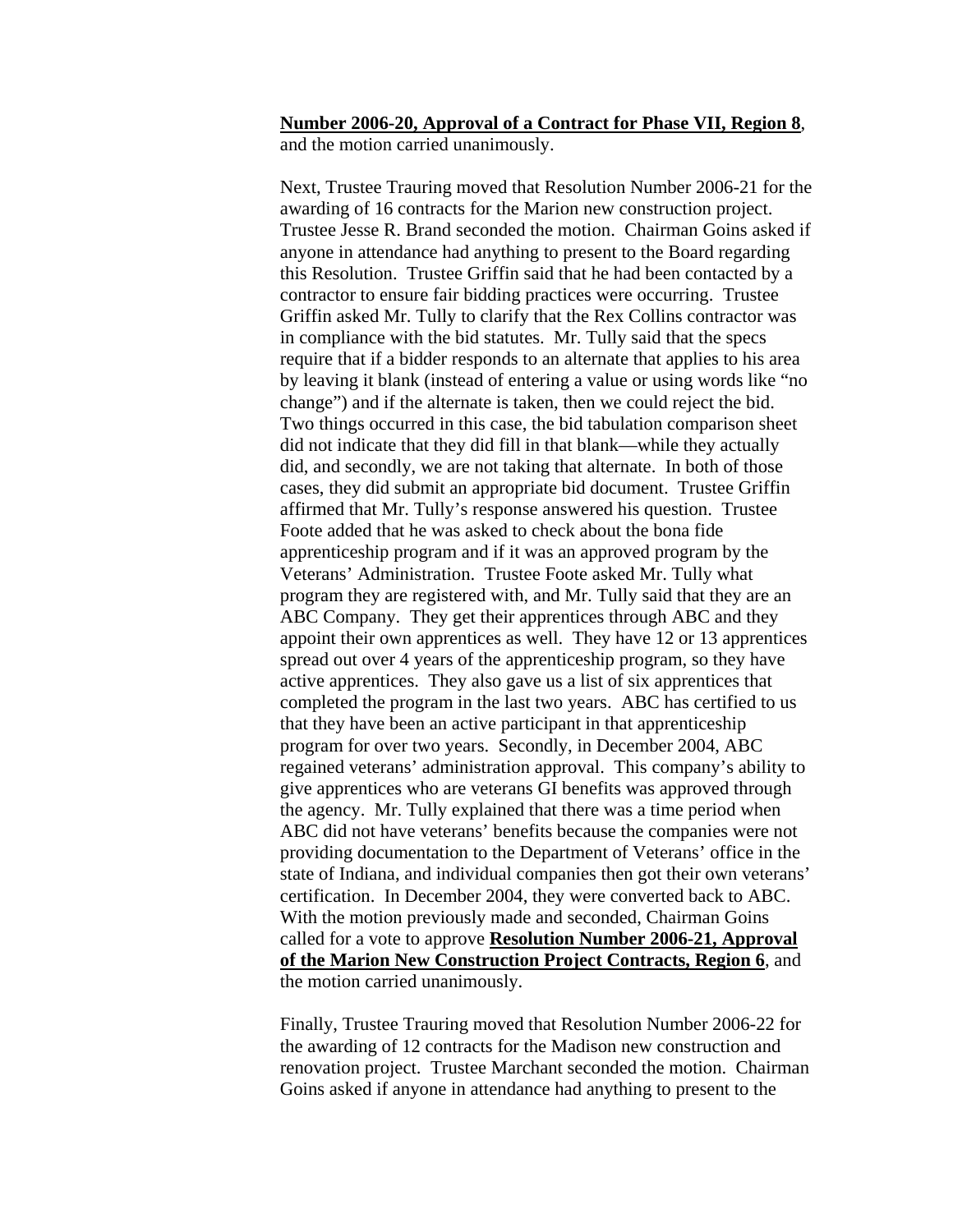Board regarding this Resolution, and no one came forward. Chairman Goins called for a vote to approve **Resolution Number 2006-22, Approval of the Madison New Construction and Renovation Project Contracts, Region 11**, and the motion carried unanimously.

**Item 5** Chairman Goins called upon Trustee Bumbleburg to give the **Audit Committee Report**. Trustee Bumbleburg referred to the Internal Audit Charter that had previously been discussed and has been distributed to all trustees at the request of Trustee Walkup. In the second paragraph, line two, the words "its senior management and" will be deleted. In the last line of that same paragraph where it says "operationally, the executive director of internal audit reports to the president of the College," the words "president of the College" will be replaced by "chairman of the audit committee." Based on those two changes as amended, Trustee Bumbleburg moved for adoption of the Internal Audit Charter. Trustee Trauring seconded the motion, and the motion carried unanimously.

> Trustee Bumbleburg referred to the Audit Committee Charter and directed the trustees to page 2, in fourth paragraph from bottom, the words "be informed of the appointment, replacement, and reassignment or dismissal of the executive director of internal audit" will be deleted. Trustee Bumbleburg moved for approval of the Audit Committee Charter as amended, and Trustee Trauring seconded the motion. The motion carried unanimously.